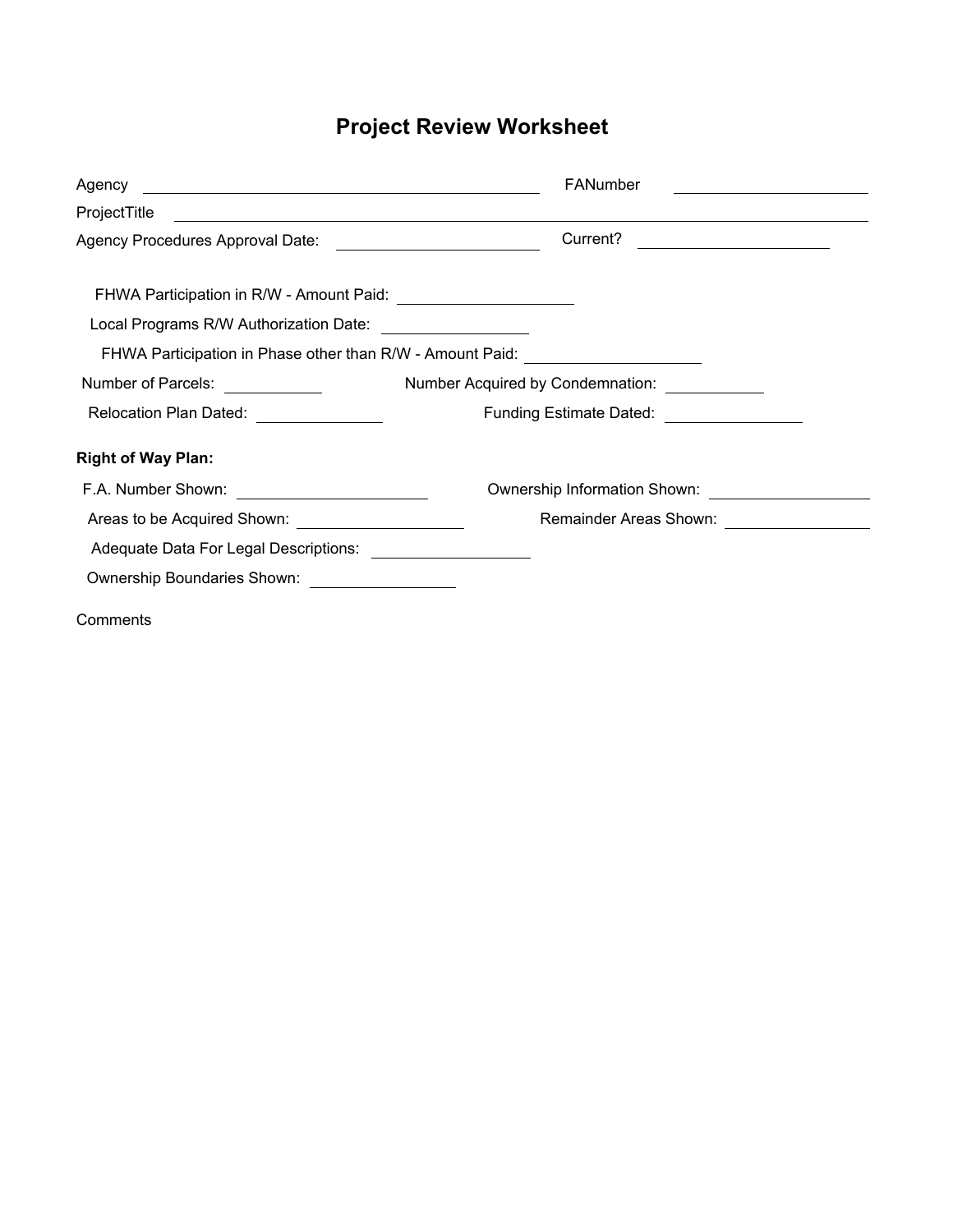## **Parcel Worksheet**

| ProjectTitle:                             |                                                   |                                           |                                                 |  |
|-------------------------------------------|---------------------------------------------------|-------------------------------------------|-------------------------------------------------|--|
|                                           |                                                   | Acreage: ________________________         |                                                 |  |
| Appraisal - Dated: ______________________ |                                                   | Review - Dated: _________________________ |                                                 |  |
|                                           | Amount: ______________________                    | Amount:                                   |                                                 |  |
|                                           |                                                   |                                           |                                                 |  |
|                                           | JC Set By Agency - Dated: _____________________   |                                           | Offer Letter - Dated: _________________________ |  |
| Amount:                                   | <u> 1990 - Johann Barn, mars ann an t-</u>        | Amount: _____________________             |                                                 |  |
|                                           |                                                   | Agency Approved: _____________________    |                                                 |  |
|                                           | Total Settlement Amount: __________________       |                                           |                                                 |  |
|                                           | Uneconomic Remnant: <u>__________________</u>     | Value: ________________                   | Offer Made: __________________                  |  |
|                                           |                                                   |                                           |                                                 |  |
| Title Report:                             |                                                   |                                           |                                                 |  |
|                                           | Deed Dated: <u>_______________________</u>        | Recorded: _______________________         |                                                 |  |
|                                           | Documents 1. Legal description: _________________ |                                           |                                                 |  |
|                                           |                                                   |                                           |                                                 |  |
|                                           |                                                   |                                           |                                                 |  |
| Proof of Payment: ____________________    |                                                   |                                           |                                                 |  |
| Diary Complete: _________________________ |                                                   | Signed                                    | <u> 1989 - Johann Stone, mars et al. (</u>      |  |
| Relocation:                               |                                                   |                                           |                                                 |  |

Additional Comments: